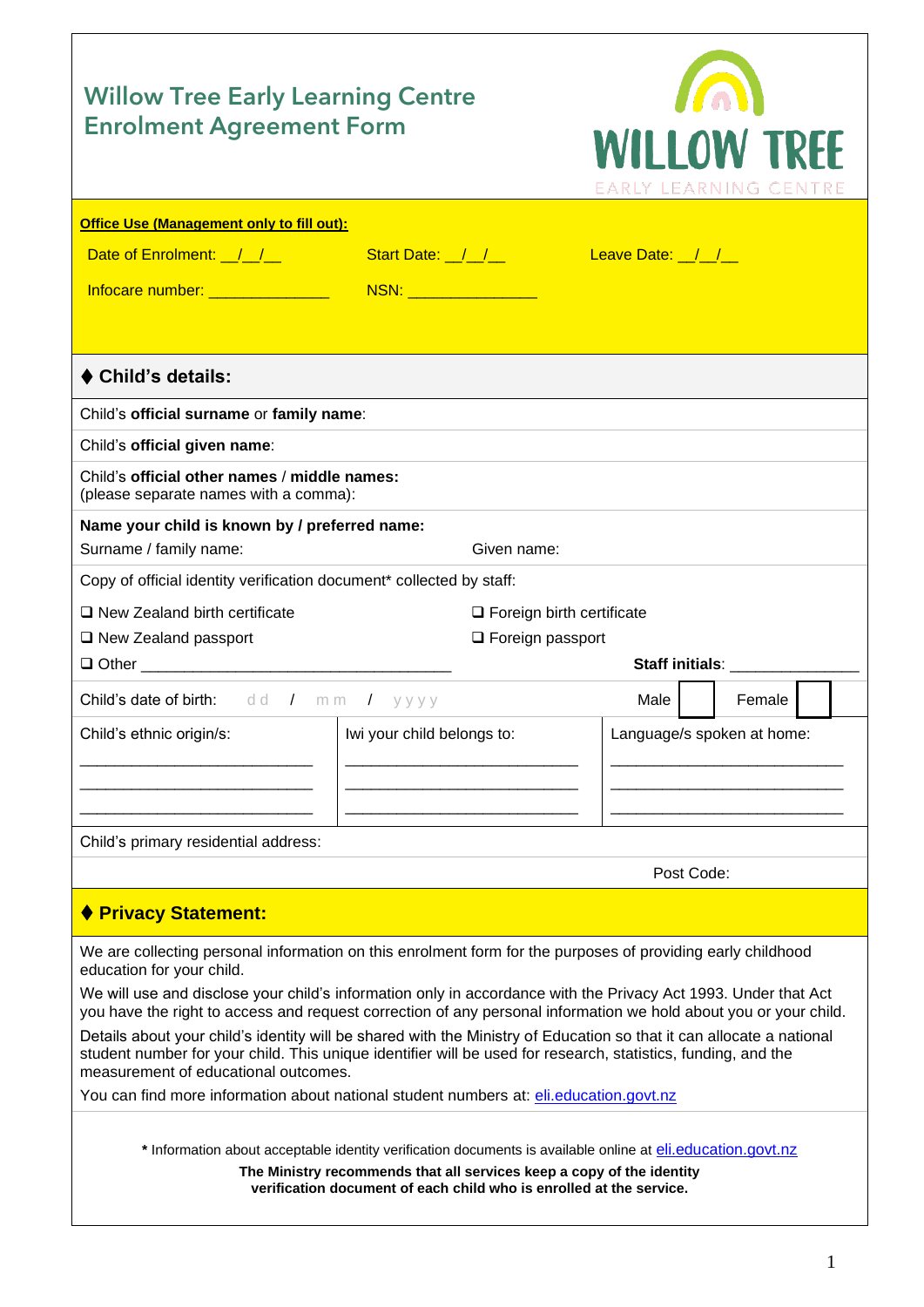| <b>Parents / Guardians:</b>                                        |                        |  |  |
|--------------------------------------------------------------------|------------------------|--|--|
| 1. Given names:                                                    | 2. Given names:        |  |  |
| Surname / family name:                                             | Surname / family name: |  |  |
| Address:                                                           | Address:               |  |  |
| Post Code:                                                         | Post Code:             |  |  |
| Phone (Home):                                                      | Phone (Home):          |  |  |
| Phone (Work):                                                      | Phone (Work):          |  |  |
| Phone (Mobile):                                                    | Phone (Mobile):        |  |  |
| Email:                                                             | Email:                 |  |  |
| Relationship to child:                                             | Relationship to child: |  |  |
| <b>Emergency Contacts/People Authorised to pick up your child:</b> |                        |  |  |
| 3. Given names:                                                    | 4. Given names:        |  |  |
| Surname / family name:                                             | Surname / family name: |  |  |
| Address:                                                           | Address:               |  |  |
| Post Code:                                                         | Post Code:             |  |  |
| Phone (Home):                                                      | Phone (Home):          |  |  |
| Phone (Work):                                                      | Phone (Work):          |  |  |
| Phone (Mobile):                                                    | Phone (Mobile):        |  |  |
| Email:                                                             | Email:                 |  |  |
| Relationship to child:                                             | Relationship to child: |  |  |
| 3. Given names:                                                    | 4. Given names:        |  |  |
| Surname / family name:                                             | Surname / family name: |  |  |
| Address:                                                           | Address:               |  |  |
| Post Code:                                                         | Post Code:             |  |  |
| Phone (Home):                                                      | Phone (Home):          |  |  |
| Phone (Work):                                                      | Phone (Work):          |  |  |
| Phone (Mobile):                                                    | Phone (Mobile):        |  |  |
| Email:                                                             | Email:                 |  |  |
| Relationship to child:                                             | Relationship to child: |  |  |

| <b>Custodial Statement</b>                                                                                        |  |  |  |
|-------------------------------------------------------------------------------------------------------------------|--|--|--|
| Are there any custodial arrangements concerning your child?                                                       |  |  |  |
| If YES, please give details of any custodial arrangements or court orders (a copy of any court order is required) |  |  |  |
|                                                                                                                   |  |  |  |
| Person/s who cannot pick up your child:                                                                           |  |  |  |
| Name:<br>Name:                                                                                                    |  |  |  |
| Name:<br>Name:                                                                                                    |  |  |  |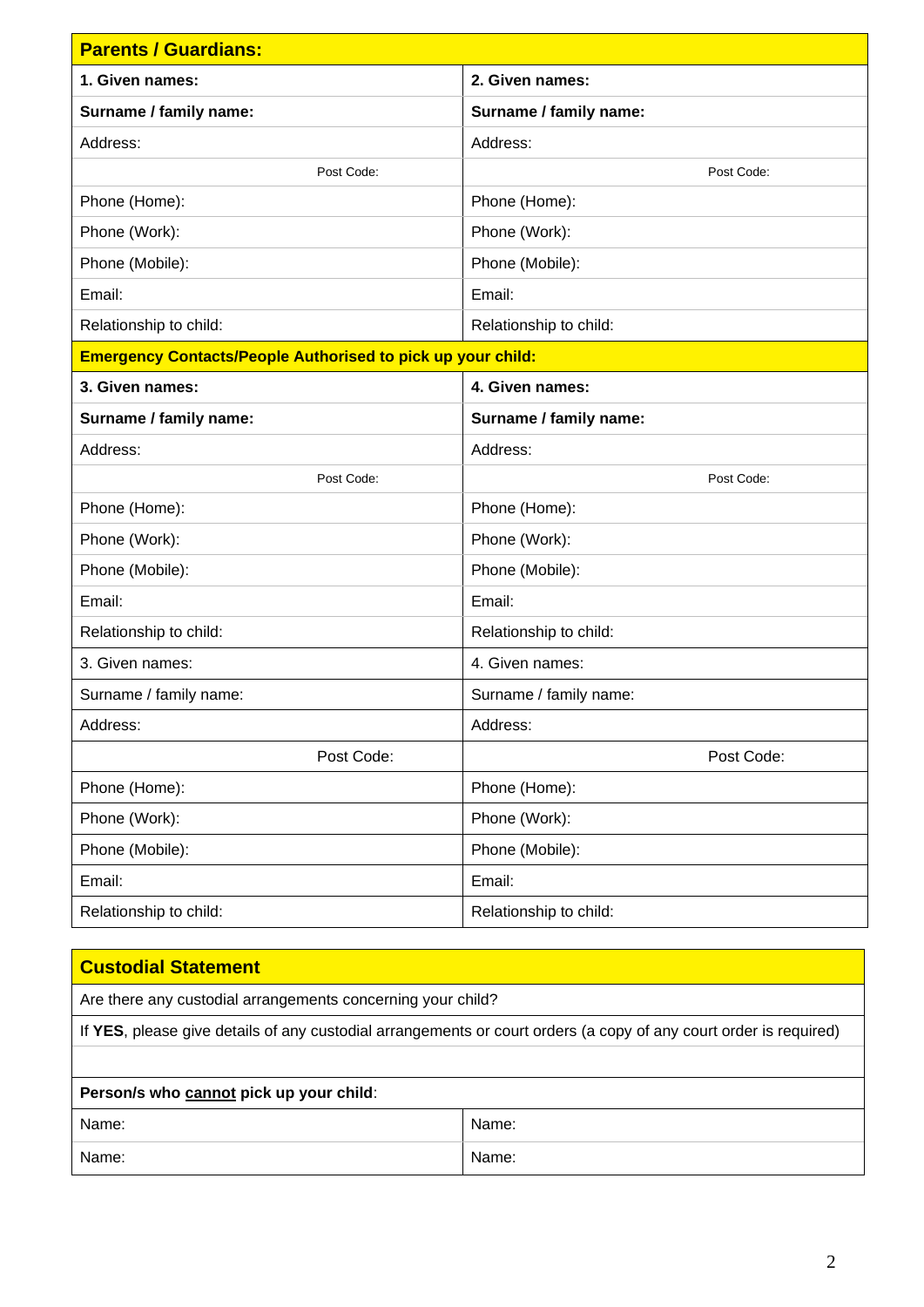| <b>Child's doctor:</b>  |        |  |  |
|-------------------------|--------|--|--|
| Name:                   | Phone: |  |  |
| Name of medical centre: |        |  |  |

| <b>Health</b>                                                                                                                                                                                                                                                                                                                                                                                                            |                |                               |     |           |  |
|--------------------------------------------------------------------------------------------------------------------------------------------------------------------------------------------------------------------------------------------------------------------------------------------------------------------------------------------------------------------------------------------------------------------------|----------------|-------------------------------|-----|-----------|--|
| Illness/allergies and any food restrictions:                                                                                                                                                                                                                                                                                                                                                                             |                |                               |     |           |  |
|                                                                                                                                                                                                                                                                                                                                                                                                                          |                |                               |     |           |  |
| Is your child up-to-date with immunisations?                                                                                                                                                                                                                                                                                                                                                                             |                | <b>Tick One</b>               | Yes | No        |  |
| (Please provide verification of all immunisations) – copy taken                                                                                                                                                                                                                                                                                                                                                          |                |                               |     |           |  |
| For staff: Immunisation records sighted and details recorded:                                                                                                                                                                                                                                                                                                                                                            |                | <b>Tick One</b>               | Yes | No        |  |
|                                                                                                                                                                                                                                                                                                                                                                                                                          |                |                               |     |           |  |
| <b>Medicine</b>                                                                                                                                                                                                                                                                                                                                                                                                          |                |                               |     |           |  |
| <b>Category (i) Medicines</b>                                                                                                                                                                                                                                                                                                                                                                                            |                |                               |     |           |  |
| A category (i) medicine is a non-prescription preparation (such as arnica cream, antiseptic liquid, insect bite<br>treatment) that is not ingested, used for the 'first aid' treatment of minor injuries and provided by the service and<br>kept in the first aid cabinet.<br>Note: The service must provide specific information about the category (i) preparations that will be used.                                 |                |                               |     |           |  |
| Do you approve category (i) medicines to be used on your child?                                                                                                                                                                                                                                                                                                                                                          |                | <b>Tick One</b>               | Yes | <b>No</b> |  |
| Name/s of specific category (i) medicines that can be used on my child, provided by service:                                                                                                                                                                                                                                                                                                                             |                |                               |     |           |  |
| Bepanthen/Sudocream<br>٠                                                                                                                                                                                                                                                                                                                                                                                                 |                | Arnica Cream                  |     |           |  |
| Sunscreen<br>٠                                                                                                                                                                                                                                                                                                                                                                                                           | $\blacksquare$ |                               |     |           |  |
|                                                                                                                                                                                                                                                                                                                                                                                                                          |                | Date: $\frac{1}{\sqrt{2\pi}}$ |     |           |  |
| <b>Category (ii) Medicines</b>                                                                                                                                                                                                                                                                                                                                                                                           |                |                               |     |           |  |
| Category (ii) medicines are prescription (such as antibiotics, eye/ear drops etc) or non-prescription (such as<br>paracetamol liquid, cough syrup etc) medicine that is used for a specific period of time to treat a specific condition<br>or symptom, provided by a parent for the use of that child only or, in relation to Rongoa Māori (Māori plant<br>medicines), that is prepared by other adults at the service. |                |                               |     |           |  |

I acknowledge that written authority from a parent is to be given at the beginning of each day a category (ii) medicine is to be administered, detailing what (name of medicine), how (method and dose), and when (time or specific symptoms/circumstances) medicine is to be given.

| Parent/Guardian Signature: | )ate<br>______ |
|----------------------------|----------------|
|----------------------------|----------------|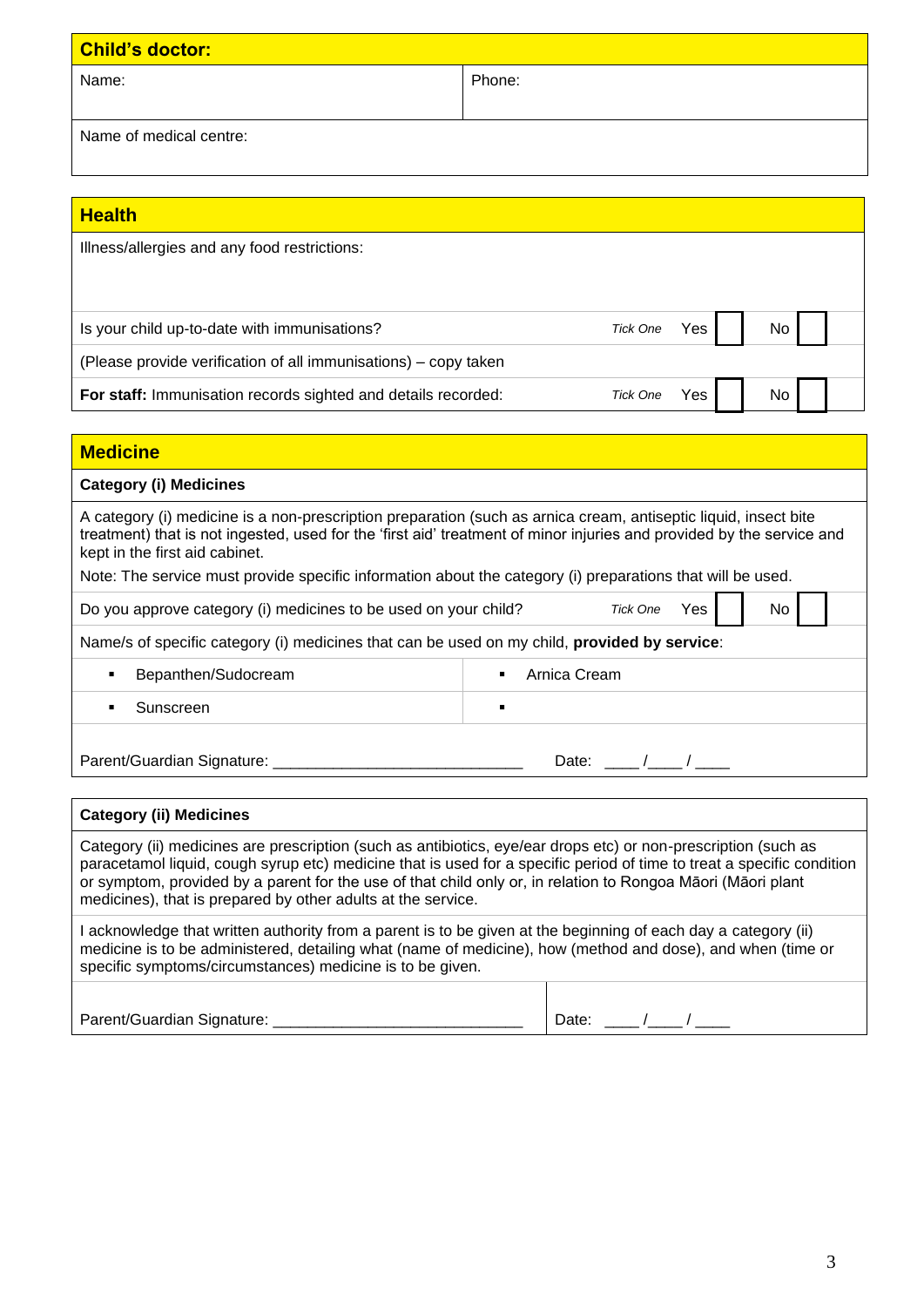| <b>Category (iii) Medicines</b>                                                                                                                                                                                                                                                    |        |         |           |                                        |               |              |
|------------------------------------------------------------------------------------------------------------------------------------------------------------------------------------------------------------------------------------------------------------------------------------|--------|---------|-----------|----------------------------------------|---------------|--------------|
| To be filled in if your child requires medication as part of an individual health plan, for example for an on-going<br>condition such as asthma or eczema etc and is for the use of that child only.                                                                               |        |         |           |                                        |               |              |
| For staff: Individual health plan sighted and a copy taken:                                                                                                                                                                                                                        |        |         |           |                                        | Tick One: Yes | No           |
| Name of medicine:                                                                                                                                                                                                                                                                  |        |         |           |                                        |               |              |
| Method and dose of medicine:                                                                                                                                                                                                                                                       |        |         |           |                                        |               |              |
| When does the medicine need to be taken: (State time or specific symptoms)                                                                                                                                                                                                         |        |         |           |                                        |               |              |
|                                                                                                                                                                                                                                                                                    |        |         |           |                                        |               |              |
|                                                                                                                                                                                                                                                                                    |        |         |           |                                        |               |              |
| ♦ Enrolment Details:                                                                                                                                                                                                                                                               |        |         |           |                                        |               |              |
| Date of Enrolment: ____ /____ / ____ Date of Entry: ____ /____ / ____ Date of Exit: ____ /____ / ____<br>Please Note: 20 Hours ECE is for up to six hours per day, up to 20 hours per week and there must be no<br>compulsory fees when a child is receiving 20 Hours ECE funding. |        |         |           |                                        |               |              |
| Days Enrolled:                                                                                                                                                                                                                                                                     | Monday | Tuesday | Wednesday | Thursday                               | Friday        |              |
| <b>Times Enrolled:</b>                                                                                                                                                                                                                                                             |        |         |           |                                        |               | Total hours: |
| For 20 Hours ECE fill out boxes below with the hours attested e.g. 6 hours                                                                                                                                                                                                         |        |         |           |                                        |               |              |
| 20 Hours ECE at this<br>service                                                                                                                                                                                                                                                    |        |         |           |                                        |               | Total hours: |
| 20 Hours ECE at<br>another service                                                                                                                                                                                                                                                 |        |         |           |                                        |               | Total hours: |
| Parent/Guardian Signature: ________________________                                                                                                                                                                                                                                |        |         |           | Date: $\frac{1}{\sqrt{2\pi}}$          |               |              |
| <b>20 Hours ECE Attestation:</b>                                                                                                                                                                                                                                                   |        |         |           |                                        |               |              |
| 1. Is your child receiving 20 Hours ECE for up to six hours per day, 20 hours per week at this service?                                                                                                                                                                            |        |         |           |                                        |               |              |
|                                                                                                                                                                                                                                                                                    |        |         |           | Tick One                               | Yes           | No           |
| 2. Is your child receiving 20 Hours ECE at any other services?<br>No<br>Yes<br>Tick One                                                                                                                                                                                            |        |         |           |                                        |               |              |
| If yes to either or both of the above, please sign to confirm that:                                                                                                                                                                                                                |        |         |           |                                        |               |              |
| Your child does not receive more than 20 hours of 20 Hours ECE per week across all services.                                                                                                                                                                                       |        |         |           |                                        |               |              |
| Your authorise the Ministry of Education to make enquiries regarding the information provided in the<br>٠<br>Enrolment Agreement Form, if deemed necessary and to the extent necessary to make decisions about<br>your child's eligibility for 20 Hours ECE.                       |        |         |           |                                        |               |              |
| You consent to the early childhood education service providing relevant information to the Ministry of<br>٠<br>Education, and to other early childhood education services your child is enrolled at, about the information<br>contained in this box.                               |        |         |           |                                        |               |              |
|                                                                                                                                                                                                                                                                                    |        |         |           | Date: $\frac{1}{\sqrt{1-\frac{1}{2}}}$ |               |              |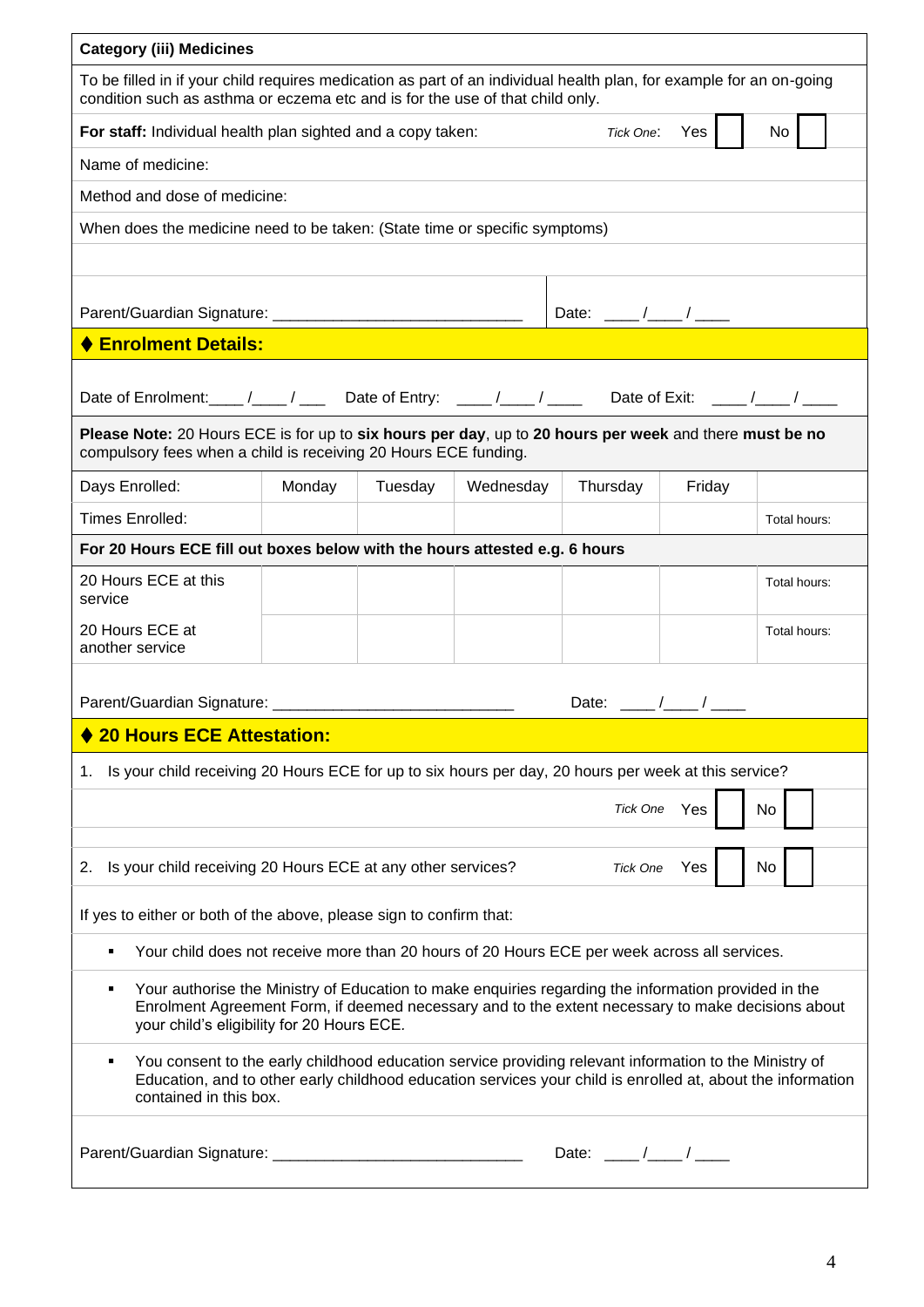| ♦ Dual Enrolment Declaration                                                                                                                                                                                                                                                                                                                                                                                                                                                                                                                                                                                                                                                                                                                                                                                                                   |  |  |  |  |
|------------------------------------------------------------------------------------------------------------------------------------------------------------------------------------------------------------------------------------------------------------------------------------------------------------------------------------------------------------------------------------------------------------------------------------------------------------------------------------------------------------------------------------------------------------------------------------------------------------------------------------------------------------------------------------------------------------------------------------------------------------------------------------------------------------------------------------------------|--|--|--|--|
| I hereby declare that my child is/is not enrolled at another early childhood institution at the same times that<br>he/she is enrolled at Willow Tree Early Learning Centre.                                                                                                                                                                                                                                                                                                                                                                                                                                                                                                                                                                                                                                                                    |  |  |  |  |
|                                                                                                                                                                                                                                                                                                                                                                                                                                                                                                                                                                                                                                                                                                                                                                                                                                                |  |  |  |  |
| Terms and Conditions: Please ensure you read this section carefully.                                                                                                                                                                                                                                                                                                                                                                                                                                                                                                                                                                                                                                                                                                                                                                           |  |  |  |  |
| Excursions: I give permission for my child to leave the centre in the company of at least 2 qualified staff members for<br>excursions as per the centres Excursion Policy, with ratios of 1:8 (over 2's) 1:4 (under 2's). Parents will be notified of all<br>planned trips.                                                                                                                                                                                                                                                                                                                                                                                                                                                                                                                                                                    |  |  |  |  |
|                                                                                                                                                                                                                                                                                                                                                                                                                                                                                                                                                                                                                                                                                                                                                                                                                                                |  |  |  |  |
| Photo/video: As part of the planning process we gather art work, photos and videos of all children. I agree that my child<br>٠<br>may have his/her photo and/or videos taken. I give permission for the use of photos and/or videos to be used for the<br>centre website, and used for promotional material. This will be in consultation with you prior to the material being used.                                                                                                                                                                                                                                                                                                                                                                                                                                                           |  |  |  |  |
|                                                                                                                                                                                                                                                                                                                                                                                                                                                                                                                                                                                                                                                                                                                                                                                                                                                |  |  |  |  |
| Policy Statement: Willow Tree Early Learning Centre has a number of policies that set out the procedures that are in<br>٠<br>place for the care and education of the children who attend. We strongly urge you to read these. The signing of this<br>enrolment agreement form indicates that you will abide by the policies of this service, and understand how you can have<br>input to policy review.                                                                                                                                                                                                                                                                                                                                                                                                                                        |  |  |  |  |
| Illness: I agree that I will not bring my child to the centre if they are deemed to be suffering from an infectious illness. I<br>$\blacksquare$<br>will notify the centre if my child is not attending and inform the nature of the illness. I have read and agree to the illness<br>policy. Please see policy in the centre information pack provided.                                                                                                                                                                                                                                                                                                                                                                                                                                                                                       |  |  |  |  |
| Medication: I authorise "Willow Tree Early Learning Centre" to administer any medication given by me for my child and in<br>٠<br>the case of an emergency, to seek medical advice as the centre may think necessary for my child's best interest.                                                                                                                                                                                                                                                                                                                                                                                                                                                                                                                                                                                              |  |  |  |  |
| Child Access: I will notify the centre if anyone other than those listed on this enrolment form is to pick up my child, and I<br>П<br>understand that my child will not be released until permission has been given. Any person who has not been identified by<br>the centre staff should produce identification prior to picking up my child.                                                                                                                                                                                                                                                                                                                                                                                                                                                                                                 |  |  |  |  |
| Parent Information Book: Please ensure you have read the information in the parent handbook as it covers such things<br>٠<br>as fee details, subsidies that are available to you and ways in which we can help you and your child settle into the<br>service.                                                                                                                                                                                                                                                                                                                                                                                                                                                                                                                                                                                  |  |  |  |  |
| Withdrawing your child: I agree to give two full weeks' notice before withdrawing my child from the centre. Balance<br>٠<br>owing must be paid to Willow Tree Early Learning Centre no later than your child's last day. Any outstanding fees will be<br>passed onto Debt Recovery and collection fees will be added to your account.                                                                                                                                                                                                                                                                                                                                                                                                                                                                                                          |  |  |  |  |
| Fees: I understand that the fees will be paid for my child if my child misses some time at the centre, due to illness and/or<br>$\blacksquare$<br>for public holidays. I agree to pay all childcare fees one week in advance, if any outstanding debt is longer than 60 days I<br>understand that it will be passed on to debt collectors with the recovery charge added to the debt. Identification evidence<br>required upon enrolment for debit collection purposes only.                                                                                                                                                                                                                                                                                                                                                                   |  |  |  |  |
| Holidays: I understand that the centre will be closed on all Statutory Holidays and that fees will be charged as per normal<br>$\blacksquare$<br>on these days. We are open during school holidays. When we take our child on holiday I agree to give 2 weeks' notice.<br>The holidays are allocated on the first anniversary of enrolment after 52 consecutive weeks of enrolment. You will then be<br>entitled to 2 weeks holidays free of charge. You will then be allocated the days in which your child attends. Your account<br>must be paid 1 week in advance at the time of your holiday request as per the fees policy. If a statutory holiday falls<br>during your holiday period this is classed as a day of your holiday allowance. If the centre is closed over Christmas this is<br>included in the two week holiday allocation. |  |  |  |  |
| Signing in: I agree that I will sign the daily attendance sheet on my child' arrival. I will advise a staff member before<br>٠<br>taking my child from Willow Tree and I will sign the attendance sheet again.                                                                                                                                                                                                                                                                                                                                                                                                                                                                                                                                                                                                                                 |  |  |  |  |
| Transport: Children driven to and from Willow Tree must travel in a car seat or restraint in accordance with Traffic<br>$\blacksquare$<br>Regulations.                                                                                                                                                                                                                                                                                                                                                                                                                                                                                                                                                                                                                                                                                         |  |  |  |  |
| Privacy: All personal information on your child will be kept securely and remain confidential as per the privacy act 1993.<br>٠                                                                                                                                                                                                                                                                                                                                                                                                                                                                                                                                                                                                                                                                                                                |  |  |  |  |
| Late Fee: We understand that on the odd occasion you may be late picking up your child however if this is reoccurring<br>٠                                                                                                                                                                                                                                                                                                                                                                                                                                                                                                                                                                                                                                                                                                                     |  |  |  |  |

you may start to be charged a late fee of \$10 per 10 minutes to your account. This is at the discretion of management. Please note we are only licensed from 7AM – 6PM Monday to Friday.